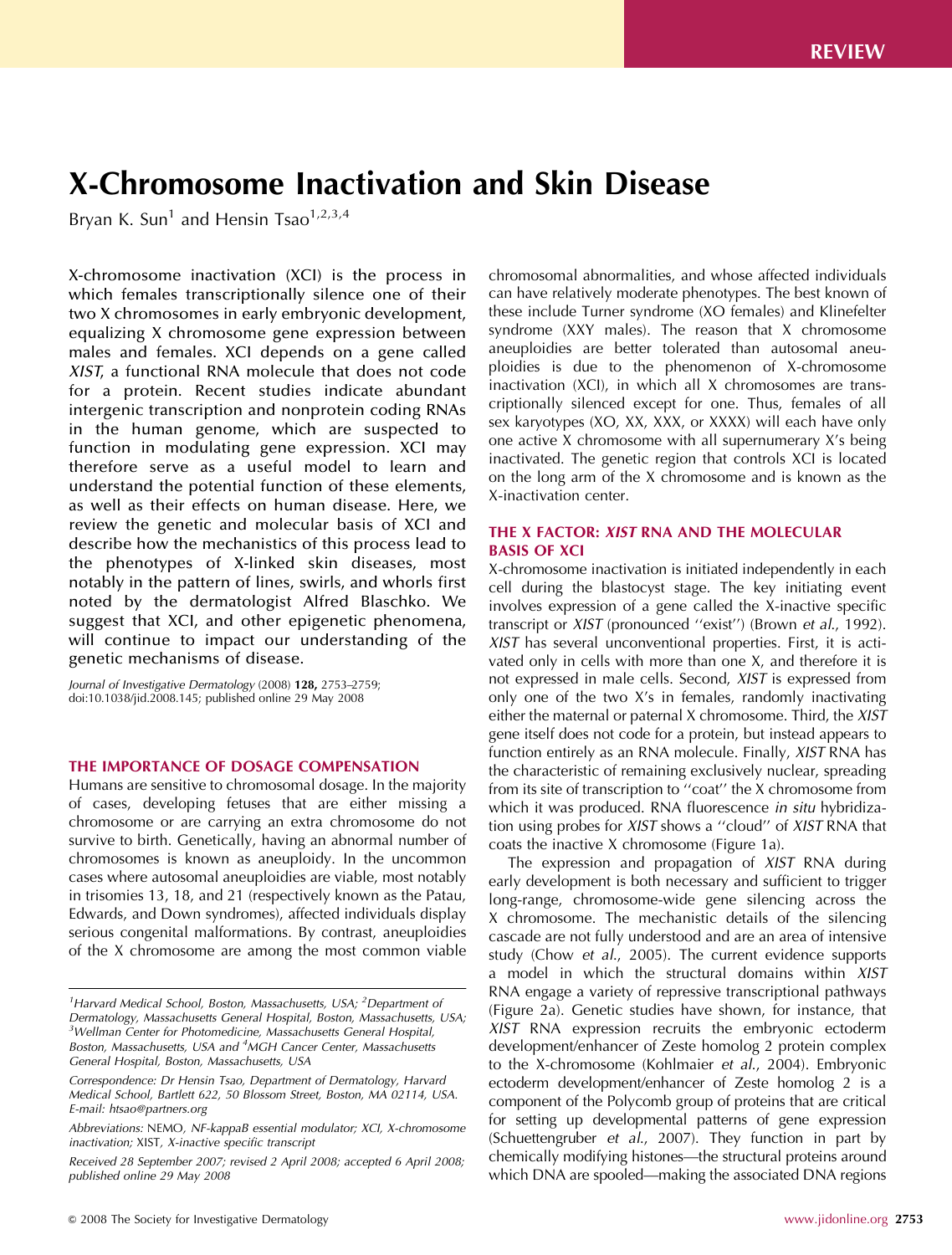<span id="page-1-0"></span>

Figure 1. The inactivated X chromosome. (a) XIST RNA fluorescence in situ hybridization in a female somatic cell. RNA fluorescence in situ hybridization with a probe against Xist RNA (green) shows a cloud of Xist RNA covering the inactive X chromosome. The cell nucleus is counterstained with DAPI (blue). Bar =  $5 \mu m$ . (b) The Barr body in a female XX cell. In the left panel, the X chromosomes of a female somatic cell are stained with a fluorescent "X paint" (green) and counterstained with DAPI (blue). In the middle panel, a fluorescent antibody against histone 3 trimethylated at lysine 27—a heterochromatic marker—selectively designates the inactive X chromosome, also known as the Barr body (red). In the right panel, both images are merged. Bar =  $5 \mu m$ .



Figure 2. Molecular mechanism of XCI. (a) Schematic diagram of XCI. Before inactivation, XIST is not expressed and the genes on the chromosome are active. Upon expression of XIST, association of XIST RNA with cooperative and redundant transcriptional silencing pathways serves to silence the X chromosome in cis. After activation of XIST expression, the histones of the X chromosome are deacetylated (represented by compaction of the histone spheres), select histone lysine residues are methylated (represented by circles), and promoter CpG islands are methylated (represented by closed lollipops). Together, these factors lock the chromosome into an inactive state. (b) Schematic diagram of mouse  $Xist/Tsix$  locus. In the mouse, an antisense gene to Xist (black), named Tsix (gray), originates  $\sim$  12 kb downstream of the end of Xist and is transcribed through the entire Xist locus in the opposite direction. Tsix functions to block Xist expression in cis. (c) Relationship of Xist and Tsix RNAs in mouse XCI. Before the onset of X-inactivation, both Xist (black dot) and  $Tsix$  (gray dot) are detectable at low levels on both X chromosomes using fluorescence in situ hybridization, which is schematized here in idealized form. At the onset of XCI, Tsix expression is turned off on one of the two X's, permitting the upregulation of Xist RNA from that chromosome (black oval). On the other X, Tsix expression persists until Xist is silenced. The chromosome expressing  $X$ ist becomes the inactive  $X$  (Xi), whereas the chromosome that was protected by Tsix becomes the active X (Xa).

less accessible to transcription in a way that can be maintained through future cell divisions.

The search continues to identify other factors that interact with *XIST* RNA. Some candidate-interacting pathways have not been formally proven but are thought to be likely. On the inactive X chromosome, the cytosine nucleotides at gene promoters are often methylated, an epigenetic process known as promoter CpG island methylation. This chemical modification has been associated with durable gene silencing ([Jones and Takai, 2001\)](#page-5-0). Along this line of reasoning, it is likely that XIST recruits DNA methyltransferase proteins, although the connection may be direct or indirect. Other possibilities include other histone-modifying proteins with gene-silencing activity, such as histone deacetylators and histone methyltransferases. Together, these higher-order gene control pathways cooperate to create multiple, redundant mechanisms to assure that the inactive X remains silent ([Csankovszki](#page-5-0) et al., 2001). In humans, the inactive X is recognized on the cytological level as the Barr body, which is a dense cellular element reflective of the tight chromatin packaging (Figure 1b).

There are several outstanding mysteries about XCI. It is still unknown how the structural domains of this long RNA, whose sequence is poorly conserved among mammals, is able to trigger such a potent chromosome-wide process and how it manages to only affect the chromosome from which it is transcribed. The location of the inactive X chromosome within the nucleus may be important: XIST appears capable of bringing the X chromosome to a nuclear location that is generally poor in RNA polymerases and transcription factors ([Chaumeil](#page-5-0) et al., 2006; Zhang et al[., 2007](#page-6-0)). Another logistical mystery is that of X-chromosome choice: how is a cell able to ''count'' chromosomes and ''choose'' to inactivate one chromosome but not the other? Recent developments provide clues to this question, including the discovery that the two X chromosomes seem to physically interact with each other just before the triggering of XCI (Bacher *[et al](#page-6-0).*, 2006; Xu *et al.*, [2006\)](#page-6-0). This suggests, for example, that the two X chromosomes could transfer some mutually exclusive factor that coordinates the expression of XIST from one X but not the other.

Another exciting discovery, originally found in a mouse model of XCI, is the presence of an antisense gene to mouse Xist that is named Tsix (which is Xist spelled backward). As the name implies, this gene is produced from the antisense DNA strand from Xist and is transcribed through Xist in the opposite direction (Lee et al[., 1999](#page-6-0)) (Figure 2b). Genetic evidence from mouse models indicates that Tsix represses Xist expression in  $cis$  (Figure 2c). In a female cell, Tsix is initially expressed on both X's. During early development, Tsix becomes turned off on one of the two X's, which permits the upregulation of Xist from that locus and leads to inactivation of that chromosome. On the other X, Tsix expression persists and ''protects'' that X chromosome from expressing Xist and being inactivated. This sense–antisense interplay resembles a molecular switch that directs the two X chromosomes to opposite fates. Evidence suggests that Tsix functions both as an RNA molecule as well as by altering the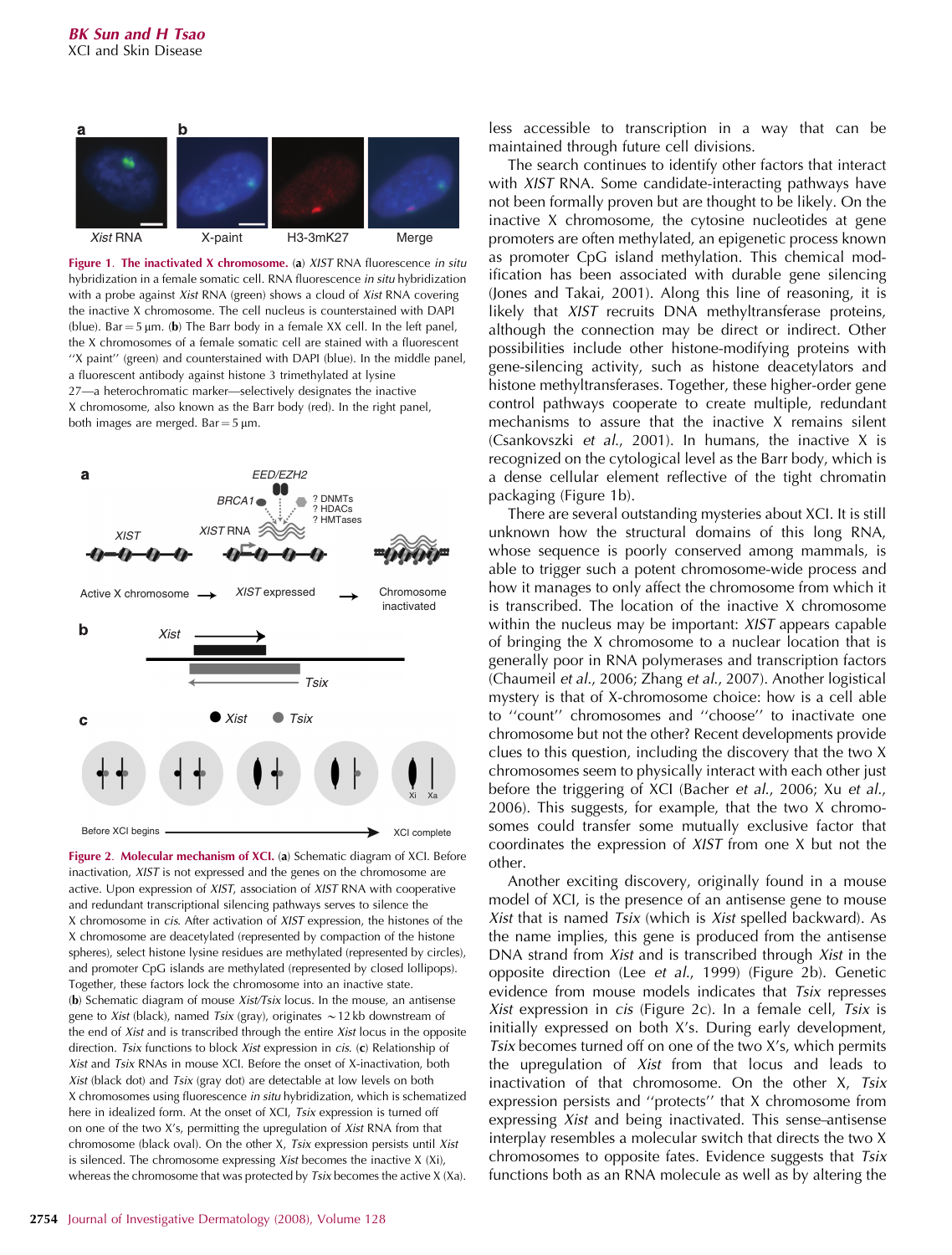Xist chromatin (Sado et al[., 2005; Navarro](#page-6-0) et al., 2006; [Sun](#page-6-0) et al[., 2006\)](#page-6-0). It is notable that antisense expression has also been detected downstream of human XIST and has been named TSIX (Chow et al[., 2003](#page-5-0)). It is tempting to speculate that the antisense gene in humans plays a similar role as it does in the mouse; however, this remains an area of debate within the field [\(Migeon](#page-6-0) et al., 2002). Nonetheless, TSIX represents one of the many antisense genes in the human genome whose mechanism of action on gene expression and disease will be an area of great interest in the coming years.

### THE EXCEPTIONS TO THE RULES OF XCI, AND THEIR CLINICAL IMPLICATIONS: SKEWED AND INCOMPLETE X-INACTIVATION

X-chromosome inactivation is random in human embryonic tissues, such that any given cell has a 50:50 chance of choosing to inactivate the mother's or father's X chromosome. As a result, every female is a mosaic of cells, each expressing exclusively her mother's or father's X-chromosome genes. However, several processes can occur that disturb this randomness and lead to a predominance of maternal or paternal expression, also known as ''skewed X-inactivation'' (Figure 3a and b). As XCI begins when the embryo consists of relatively few cells, it is stochastically possible that some embryos will choose to inactivate substantially more of the maternal or paternal X chromosome simply by chance. Another possible mechanism is that there may be genetic modifiers or polymorphisms that bias the cell to choose a particular chromosome [\(Plenge](#page-6-0) et al., [1997\)](#page-6-0). This bias is known as primary nonrandom X-inactivation, reflecting a disturbance to the process of randomness itself. Third, and probably most commonly, skewed X-inactivation can arise by a selection process: if one X chromosome contains a gene or genes that confer a growth advantage or disadvantage, then after many cell divisions, the overall ratio of cells may favor the expression of one or the other X. This is known as secondary nonrandom X-inactivation, reflecting the preserved randomness of the initial ''choice'' but with skewing because of downstream selective effects.

From a clinical standpoint, skewed X-inactivation can affect females who are heterozygous for X-linked gene mutations. Classically, X-linked traits have been classified as dominant or recessive, similar to autosomal traits. In practice, however, a significant proportion of female heterozygotes with X-linked recessive mutations display clinical features of disease in a spectrum of penetrance and severity (Dobyns et al[., 2004\)](#page-5-0). The blurred distinction between dominant and recessive traits may stem from the difference between heterozygotes of X-linked and autosomal mutations. With the ''all-or-none'' molecular nature of X-inactivation, a female heterozygote with an X-linked mutation has  $\sim$  50% of her cells producing only the mutant X-linked gene product and  $\sim$  50% of her cells producing only the wild-type product although ''escape'' can occur (see below). By contrast, every cell in a female heterozygote with an autosomal mutation transcribes both chromosome copies, such that each cell will have a 50% dose of wild-type gene product. Despite the fact



Figure 3. Skewed X chromosome inactivation. (a) Schematic of X-chromosome choice. In each female cell, the maternal X (Xm) or paternal X (Xp) may be ''chosen'' to be active. Before inactivation, both Xm and Xp are active. XIST RNA (dotted line) is randomly selected to be expressed from either the maternal X (top row, blue cells) or the paternal X (bottom row, orange cells). XIST coats the chromosome from which it is expressed and causes it to be transcriptionally silent and condensed. (b) Models of skewed X-chromosome choice. In female mammals, each cell independently chooses to inactivate either the maternal (blue) or paternal (orange) X chromosome. Before XCI begins, each cell has two active Xs (gray). In random XCI, cells choose either the maternal or paternal X in a  $\sim$  50:50 ratio (top row). With further development and cell division, the same ratio is maintained. In primary nonrandom X-inactivation, some factor or modification alters the random choice, such that either the maternal or paternal X is preferentially chosen (middle row). In secondary nonrandom X-inactivation, the initial choice of X-inactivation is still random, but a gene on one or the other X chromosome favors the selection of the cells containing either the maternal or paternal X. With further cell divisions, the total number of cells is skewed toward those expressing the favored X chromosome (bottom row).

that about half of the cells of X-linked heterozygotes express only the mutant gene, female heterozygotes of X-chromosome mutations can display reduced disease penetrance and/ or severity compared with hemizygous males, indicating that the cells expressing the wild-type gene can provide protection against the disease.

In this context, skewed X-inactivation can influence the appearance and severity of X-linked traits in heterozygous females if a higher proportion of cells choose to inactivate the wild-type X chromosome [\(Migeon, 2006\)](#page-6-0). XCI skewing has been described in female heterozygotes with Duchenne muscular dystrophy and hemophilia A, who display aspects of muscle weakness or bleeding dysfunction that have been linked with preferential expression of the mutant X ([Yoshioka](#page-6-0) et al[., 1998](#page-6-0); [Renault](#page-6-0) et al., 2007). In these female heterozygotes, the X-inactivation skewing seems to cluster in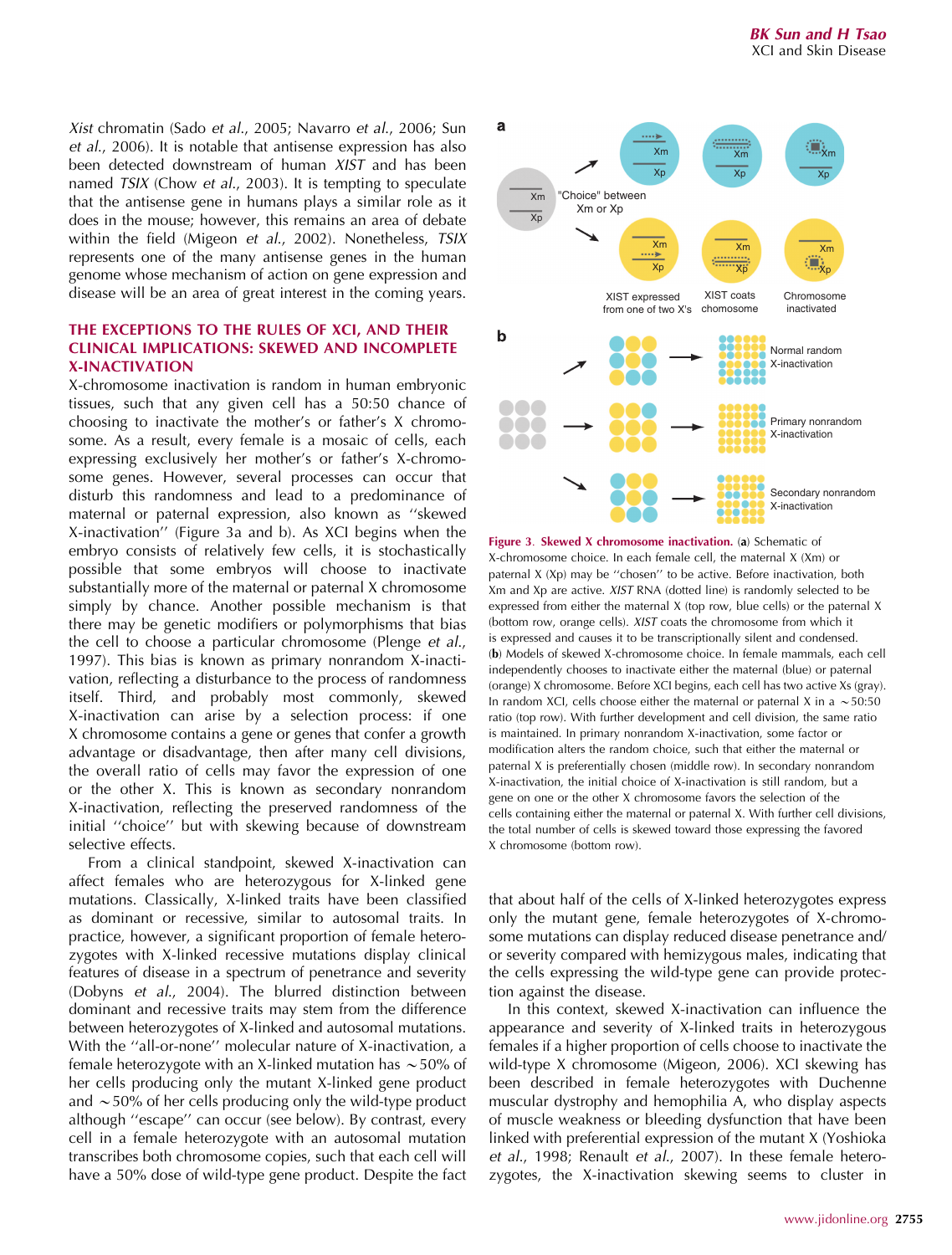<span id="page-3-0"></span>families, suggesting that there is an inherited locus that either disturbs X-chromosome randomness or provides a selective pressure against the other X chromosome. Therefore, if a female heterozygote manifests clinical features of X-linked disease that deviates in severity from what is expected, it is worthwhile to examine her X-inactivation pattern (as well as those of her female relatives) to determine if skewed X-inactivation is involved.

In addition to skewed X-inactivation, a second ''exception'' to the rules of XCI is that not all X-chromosome genes are silenced on the inactive X chromosome. A comprehensive survey indicates that  $\sim$  85% of all human X-linked genes are silenced on the inactive X chromosome, but that the remaining genes are either partially or fully expressed ([Carrel and Willard, 2005\)](#page-5-0). These genes are referred to as "escape" genes, and are therefore expressed to at least some extent from both X's in female cells. One of the bestcharacterized examples is the steroid sulfatase gene that is mutated in X-linked ichthyosis [\(Hernandez-Martin](#page-5-0) et al., [1999\)](#page-5-0). In affected males, this disease results in a hyperkeratosis from a failure to properly shed senescent keratinocytes. If the steroid sulfatase gene was subject to XCI, female heterozygotes might be predicted to display a phenotype in areas of skin choosing to inactivate the wild-type X chromosome. However, as the steroid sulfatase gene ''escapes'' XCI and is expressed from both X chromosomes, the wild-type gene product is present in all cells, protecting against the clincal phenotype in female heterozygotes.

In summary, understanding the connection between X-chromosome disease genotype and phenotype depends on knowing the rules and exceptions of XCI.

### BLASCHKO AND THE PATTERN OF X-LINKED MOSAICISM IN SKIN DISEASE

As XCI is complete after the blastocyst stage, the manifestation of X-linked phenotypes depends largely on the way in which these cells subsequently divide, mingle, and migrate to form the organs of the body. Knowledge about the clonality of different human organs is unfortunately incomplete; however, current understanding of select human tissues suggests significant variability: intestinal villi, for example, appear to be polyclonal—in other words, they consist of a heterogenous mixture of cells with either an active maternal or paternal X chromosome ([Thomas](#page-6-0) et al., 1988). Intestinal crypts, by contrast, appear to be monoclonal in nature, with large clusters of crypt cells expressing only the maternal or paternal X. Further analysis of tissue clonality will aid future understanding of X-linked disease on the molecular level (Bittel et al[., 2008](#page-5-0)).

Compared with many other tissues, the cutaneous manifestation of XCI mosaicism is better understood, thanks in part to the visual phenotype of individuals who carry X-linked mutations. These visual patterns are currently recognized as the archetypal pattern described by the dermatologist Alfred Blaschko, which has been subsequently updated by others (Figure 4a). Blaschko was a private dermatology practitioner who documented epidermal and sebaceous nevi with a characteristic linear appearance on the extremities, S-shaped





Figure 4. Patterns of X-linked skin disease. (a) Blaschko's lines. The visual appearance of X-linked skin disease can follow the pattern of lines described by the dermatologist Alfred Blaschko. The archetypal figure has been subsequently updated by others and is represented elsewhere with greater detail in regions such as the head and neck (see [Happle and Assim, 2001](#page-5-0)). (b) Incontinentia pigmenti. The hyperpigmentation stage of incontinentia pigmenti shows the characteristic whorled pattern that follow Blaschko's lines. Image used with permission from Dermatology, Vol. 1, Bolognia, Jorizzo, and Rapini, Diseases of Hyperpigmentation, p. 996, Copyright 2003, Elsevier. (c) Iodine starch test in female carrier of anhidrotic ectodermal dysplasia. Application of starch in this female carrier shows a characteristic ''fountain pattern'' of dark areas with normal sweat glands as well as light areas that have no sweat glands. Image used with permission from [Cambiaghi](#page-5-0) et al., Copyright 2000, American Medical Association. All rights reserved.

curves on the trunk region, and V-shaped patterns on the back. He noted that the pattern of the affected regions were not the same as dermatomes, and were remarkably consistent between different affected individuals. He proposed that these lines might correspond to some sort of embryonic event, although it was uncertain what that event might be ([Blaschko, 1901](#page-5-0); [Jackson, 1976](#page-5-0)). Many years later, Rudolf Happle hypothesized that skin disorders following Blaschko's lines could be explained by the mosaicism that results from XCI or early somatic mutations ([Happle, 1985\)](#page-5-0). Blaschko's lines therefore map out a migratory history of ectodermal skin cells as they have proliferated and traveled from embryonic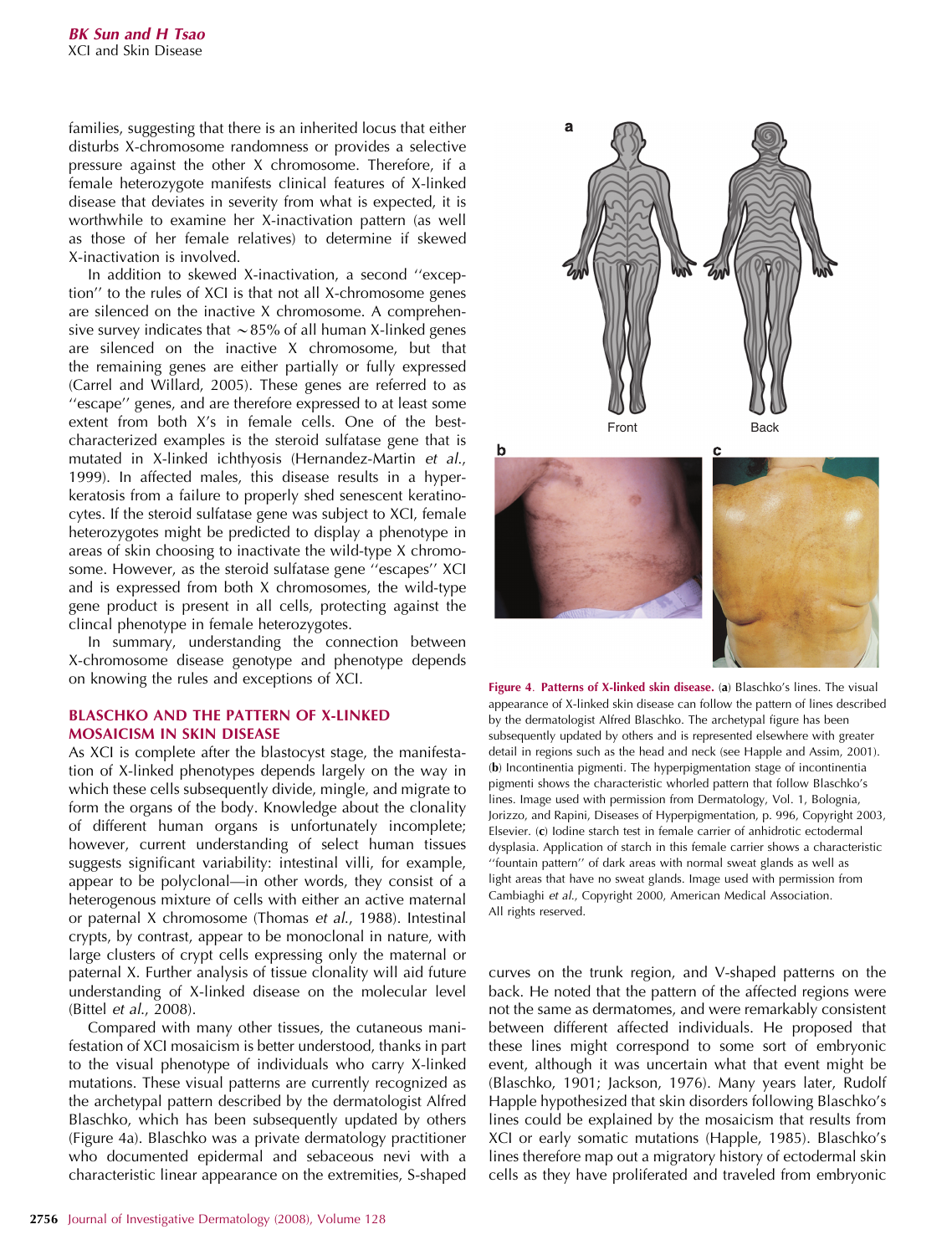<span id="page-4-0"></span>development into the fully formed organism, with alternating affected and unaffected lines representing cells that have inactivated either the normal or mutant X chromosome.

One of the best-studied examples of an X-linked disease with a blaschkolinear pattern is incontinentia pigmenti (OMIM 308300). This disease is caused by mutations to the X-linked NF-kB essential modulator (NEMO) gene ([Smahi](#page-6-0) et al[., 2000\)](#page-6-0) and is lethal in males but has a variable phenotype in female heterozygotes. As its name implies,  $NEMO$  is a key regulator of the NF- $\kappa$ B signal transduction pathway, an important genetic mediator of immune and inflammatory responses. In female heterozygotes, vesicles and bullae form in the distribution of Blaschko's lines during very early life; these lesions later progress to a verrucous stage, which then give way to hyperpigmentation that develops in characteristic whirls and streaks on the trunk ([Figure 4b\)](#page-3-0). This hyperpigmentation often fades with time and is gone by adulthood. A fourth stage can occur, which is characterized by hypopigmented, atrophic lesions in a linear pattern. In addition to lesions on the skin, other dermatological manifestations of the disease include alopecia (which can result in swirls of hairlessness on the scalp) and nail dysplasias. Despite the varied skin changes that occur from incontinentia pigmenti, the morbidity from the disease is primarily due to effects of the NEMO mutation in the central nervous, ocular, and musculoskeletal systems.

Female heterozygotes with NEMO mutations have been observed to display variability in the severity of their phenotypes. One might predict that the relative ratios of mutant-to-normal X chromosome inactivation would correlate to the severity of disease. Consistent with this, skewed X-inactivation that favors inactivation of the mutant X chromosome has been observed in female heterozygotes, suggesting that secondary nonrandom X-inactivation can occur because of the presumptive growth advantage of the normal cell over the NEMO-mutant cell [\(Martinez-Pomar](#page-6-0) et al[., 2005](#page-6-0)). This secondary selection is also thought to be responsible for the resolution of skin lesions in later in the life of affected females [\(Nelson, 2006\)](#page-6-0). Of the rare viable males with the disease, some have been shown to have Klinefelter syndrome (XXY) and are therefore protected from the lethal phenotype by the presence of a wild-type second  $X$ chromosome [\(Kenwrick](#page-5-0) et al., 2001). In these observations, it is clear that the clinical presentation of incontinentia pigmenti illustrates the genetic principles of XCI.

Over a dozen other X-linked conditions have been described that follow the cutaneous patterns described by Blaschko (Table 1, footnote 1). These include anhidrotic ectodermal dysplasia (OMIM 305100), a disease caused by mutation in the X-linked ectodysplasin A (EDA) gene, which can result in patches of skin that contain no sweat glands. Use of an iodine starch test in female heterozygotes, which causes a violet-colored darkening of areas containing sweat glands, produces a striking visual demonstration of Blaschko's lines ([Figure 4c](#page-3-0)), with a clear demarcation between affected and unaffected areas. Other X-linked cutaneous genetic diseases include oral–facial–digital syndrome type I, in which affected girls have spirals of hairlessness on the scalp; X-linked

# Table 1. X-linked conditions with skin manifestations

| Condition                                                                                                      | OMIM no. |
|----------------------------------------------------------------------------------------------------------------|----------|
| Adrenal hypoplasia, congenital                                                                                 | 300200   |
| Adrenoleukodystrophy                                                                                           | 300100   |
| Albinism-deafness syndrome                                                                                     | 300700   |
| Alport syndrome X-linked                                                                                       | 301050   |
| Amyloidosis, familial cutaneous (pigmentary disorder,<br>reticulate with systemic manifestations) <sup>1</sup> | 301220   |
| Androgen insensitivity syndrome                                                                                | 300068   |
| Angelman syndrome                                                                                              | 105830   |
| Angioma serpiginosum, X-linked'                                                                                | 300652   |
| Bazex syndrome                                                                                                 | 301845   |
| CHILD syndrome (congenital hemidysplasia with<br>ichthyosiform erythroderma and limb defects) <sup>1</sup>     | 308050   |
| Chondrodysplasia punctata (Conradi-Hunerman-Happle<br>syndrome)'                                               | 302960   |
| Chondrodysplasia punctata (XLR)                                                                                | 302950   |
| Chronic granulomatous disease, X-linked                                                                        | 306400   |
| Coffin-Lowry syndrome                                                                                          | 303600   |
| Craniofrontonasal syndrome                                                                                     | 304110   |
| Cutis laxa X-linked/Occipital Horn syndrome                                                                    | 304150   |
| Dyskeratosis congenita, X-linked <sup>1</sup>                                                                  | 305000   |
| Ectodermal dysplasia (anhidrotic) <sup>1</sup>                                                                 | 305100   |
| Ectodermal dysplasia, hypohidrotic with immune deficiency <sup>1</sup>                                         | 300291   |
| Ehlers-Danlos variant, heterotopia, periventricular                                                            | 300537   |
| Epidermolysis bullosa, macular type                                                                            | 302000   |
| Fabry disease                                                                                                  | 301500   |
| Fanconi pancytopaenia B                                                                                        | 300514   |
| Opitz-Kaveggia syndrome                                                                                        | 305450   |
| Goltz syndrome (focal dermal hypoplasia) <sup>1</sup>                                                          | 305600   |
| Ichthyosis, X-linked                                                                                           | 308100   |
| Ichthyosis follicularis, atrichia, and photophobia syndrome                                                    | 308205   |
| Immunodysregulation, polyendocrinopathy, and enteropathy,<br>X-linked                                          | 304790   |
| Incontinentia pigmenti                                                                                         | 308300   |
| Keratosis follicularis spinulosa decalvans                                                                     | 308800   |
| Lesch-Nyhan syndrome                                                                                           | 300322   |
| Lowe oculocerebrorenal-syndrome                                                                                | 309000   |
| Melnick-Needles syndrome                                                                                       | 309350   |
| Menkes syndrome <sup>1</sup>                                                                                   | 309400   |
| Midas syndrome (microphthalmia, dermal aplasia, and sclerocornea) <sup>1</sup>                                 | 309801   |
| Orofaciodigital syndrome I <sup>1</sup>                                                                        | 311200   |
| Simpson-Golabi-Behmel syndrome type 1                                                                          | 312870   |
| Simpson-Golabi-Behmel syndrome type 2                                                                          | 300209   |
| Terminal osseous dysplasia and pigmentary defects                                                              | 300244   |
| Torticollis, keloids, cryptochidism, and renal dysplasia                                                       | 314300   |
| Wiskott-Aldrich syndrome                                                                                       | 301000   |
| <sup>1</sup> Condition manifests in Blaschko's lines.                                                          |          |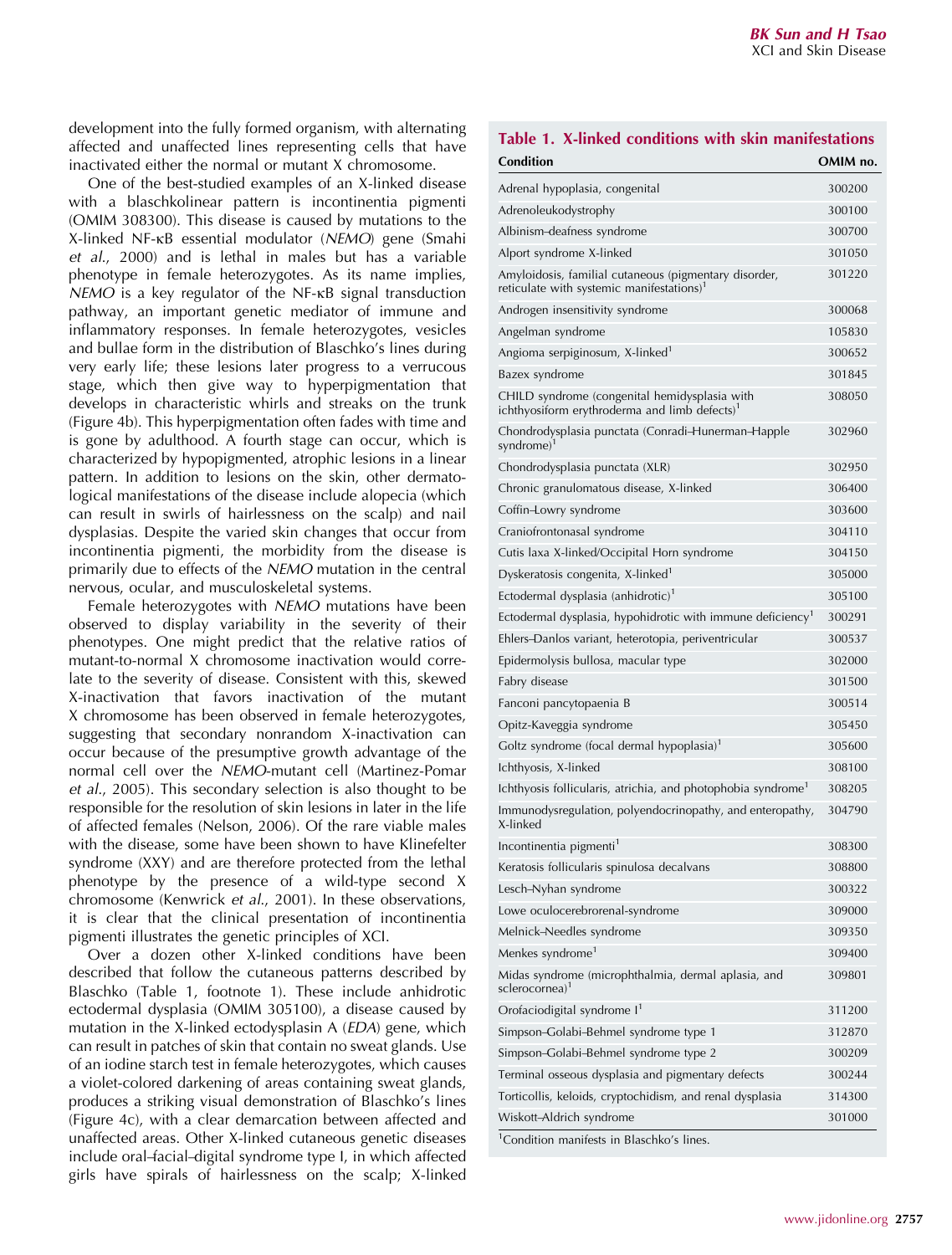<span id="page-5-0"></span>chondrodysplasia punctata (Conradi–Hunerman–Happle syndrome), which results in linear and whorled patterns of pigmentary and atrophic lesions; and focal dermal hypoplasia, a disease that can also display linear patterns of hyperpigmentation and skin atrophy.

To date, over 300 X-chromosome genetic loci have been linked to disease (please refer to the National Center for Biotechnology Information's reference link to genes and disease at [http://www.ncbi.nlm.nih.gov/books/bv.fcgi?rid=gnd\)](http://www.ncbi.nlm.nih.gov/books/bv.fcgi?rid=gnd). A significant number of these X-linked conditions have skin manifestations as a significant or predominant component [\(Table 1](#page-4-0)).

#### HOW WILL EPIGENETIC MECHANISMS INFLUENCE OUR UNDERSTANDING OF DISEASE?

Although XCI has been known for over 50 years, the implications of this phenomenon on disease continues to emerge. Recently, the first tumor suppressor gene that resides on the X chromosome,  $WTX$ , was identified as a significant genetic cause of Wilm's tumor ([Rivera](#page-6-0) et al., [2007\)](#page-6-0). In addition to the traditional genetic considerations, the location of this gene on the X chromosome immediately raised epigenetic questions as well. Tumor suppressor genes are thought to follow Knudson's two-hit hypothesis, which postulates that both tumor suppressor genes must be ''hit'' by mutation to lead to tumor formation. With one active X chromosome in both males and females, one would anticipate that both sexes can only sustain one WTX hit. On the other hand, one might speculate that females are better suited to tolerate WTX somatic mutations if the mutations "hit" the inactive  $WTX$  allele half of the time. Interestingly enough, however, no male bias for Wilm's tumor is seen in the data (Huff, 2007). The example of WTX illustrates how X-inactivation continues to impact our understanding and interpretation of new genetic discoveries.

The lessons learned from X-inactivation may soon extend beyond the realm of X chromosome genes. Until recently, genes that are active only on the maternally or paternally inherited chromosome—an expression pattern known as monoallelic expression—were thought to be limited to X-linked and imprinted genes, as well as specialized genes such as the odorant receptors. However, a recent genomewide sample suggests that  $\sim$  5% of autosomal genes may be monoallelically expressed (Gimelbrant et al., 2007). The investigators extrapolate from their study to suggest that up to 1,000 human autosomal genes may feature monoallelic expression, with a cell-by-cell random choice of maternal or paternal expression. Some of the genes identified in the study are known to be connected with human disease, prompting important future questions to understand how this XCI-like expression pattern may influence disease phenotypes. The lessons learned from the paradigm of X-inactivation, including the concepts of all-or-none expression, random choice of expression between the two inherited chromosomes, as well as primary versus secondary selection effects, may soon prove to be applicable to the understanding of a significant subset of autosomal genes as well.

The recent sequencing of the human genome and continued discoveries from genome-wide analysis represent only the beginning of our understanding of genetic disease. The building blocks provided by the completed genome sequence will allow for the study of more complex, multifactorial, and epigenetic effects on disease phenotypes. The unique visual nature of skin disease provides a valuable stage where these genotypes and phenotypes will be directly seen and studied for years to come.

#### CONFLICT OF INTEREST

The authors declare no conflict of interest.

#### **REFERENCES**

- Bacher CP, Guggiari M, Brors B, Augui S, Clerc P, Avner P et al. (2006) Transient colocalization of X-inactivation centres accompanies the initiation of X inactivation. Nat Cell Biol 8:293–9
- Bittel DC, Theodoro M, Kibiryeva N, Fischer W, Talebizadeh Z, Butler MG (2008) Comparison of X chromosome inactivation patterns in multiple tissues from human females. J Med Genet 45:309–13
- Blaschko A (1901) Die Nervenverteilung in der Haut ihrer Beziehung zu den Erkrankungen der Haut. Wien: Wilhelm Braumüller
- Brown CJ, Hendrich BD, Rupert JL, Lafreniere RG, Xing Y, Lawrence J et al. (1992) The human XIST gene: analysis of a 17 kb inactive X-specific RNA that contains conserved repeats and is highly localized within the nucleus. Cell 71:527–42
- Cambiaghi S, Restano L, Paakkonen K, Caputo R, Kere J (2000) Clinical findings in mosaic carriers of hypohidrotic ectodermal dysplasia. Arch Dermatol 136:217–24
- Carrel L, Willard HF (2005) X-inactivation profile reveals extensive variability in X-linked gene expression in females. Nature 434:400–4
- Chaumeil J, Le Baccon P, Wutz A, Heard E (2006) A novel role for Xist RNA in the formation of a repressive nuclear compartment into which genes are recruited when silenced. Genes Dev 20:2223–37
- Chow JC, Hall LL, Clemson CM, Lawrence JB, Brown CJ (2003) Characterization of expression at the human XIST locus in somatic, embryonal carcinoma, and transgenic cell lines. Genomics 82:309–22
- Chow JC, Yen Z, Ziesche SM, Brown CJ (2005) Silencing of the mammalian X chromosome. Annu Rev Genomics Hum Genet 6:69–92
- Csankovszki G, Nagy A, Jaenisch R (2001) Synergism of Xist RNA, DNA methylation, and histone hypoacetylation in maintaining X chromosome inactivation. J Cell Biol 153:773–84
- Dobyns WB, Filauro A, Tomson BN, Chan AS, Ho AW, Ting NT et al. (2004) Inheritance of most X-linked traits is not dominant or recessive, just X-linked. Am J Med Genet A 129:136–43
- Gimelbrant A, Hutchinson JN, Thompson BR, Chess A (2007) Widespread monoallelic expression on human autosomes. Science 318:1136–40
- Huff V (2007) Wilms tumor genetics: a new, UnX-pected twist to the story. Cancer Cell 11:105–7
- Happle R (1985) Lyonization and the lines of Blaschko. Hum Genet 70:200–6
- Happle R, Assim A (2001) The lines of Blaschko on the head and neck. J Am Acad Dermatol 44:612–5
- Hernandez-Martin A, Gonzalez-Sarmiento R, De Unamuno P (1999) X-linked ichthyosis: an update. Br J Dermatol 141:748–50
- Jackson R (1976) Blaschko's lines: a review and reconsideration of observations on the cause of certain unusual linear conditions of the skin. Br J Dermatol 95:349–60
- Jones PA, Takai D (2001) The role of DNA methylation in mammalian epigenetics. Science 293:1068–70
- Kenwrick S, Woffendin H, Jakins T, Shuttleworth SG, Mayer E, Greenhalgh L et al. (2001) Survival of male patients with incontinentia pigmenti carrying a lethal mutation can be explained by somatic mosaicism or Klinefelter syndrome. Am J Hum Genet 69:1210–7